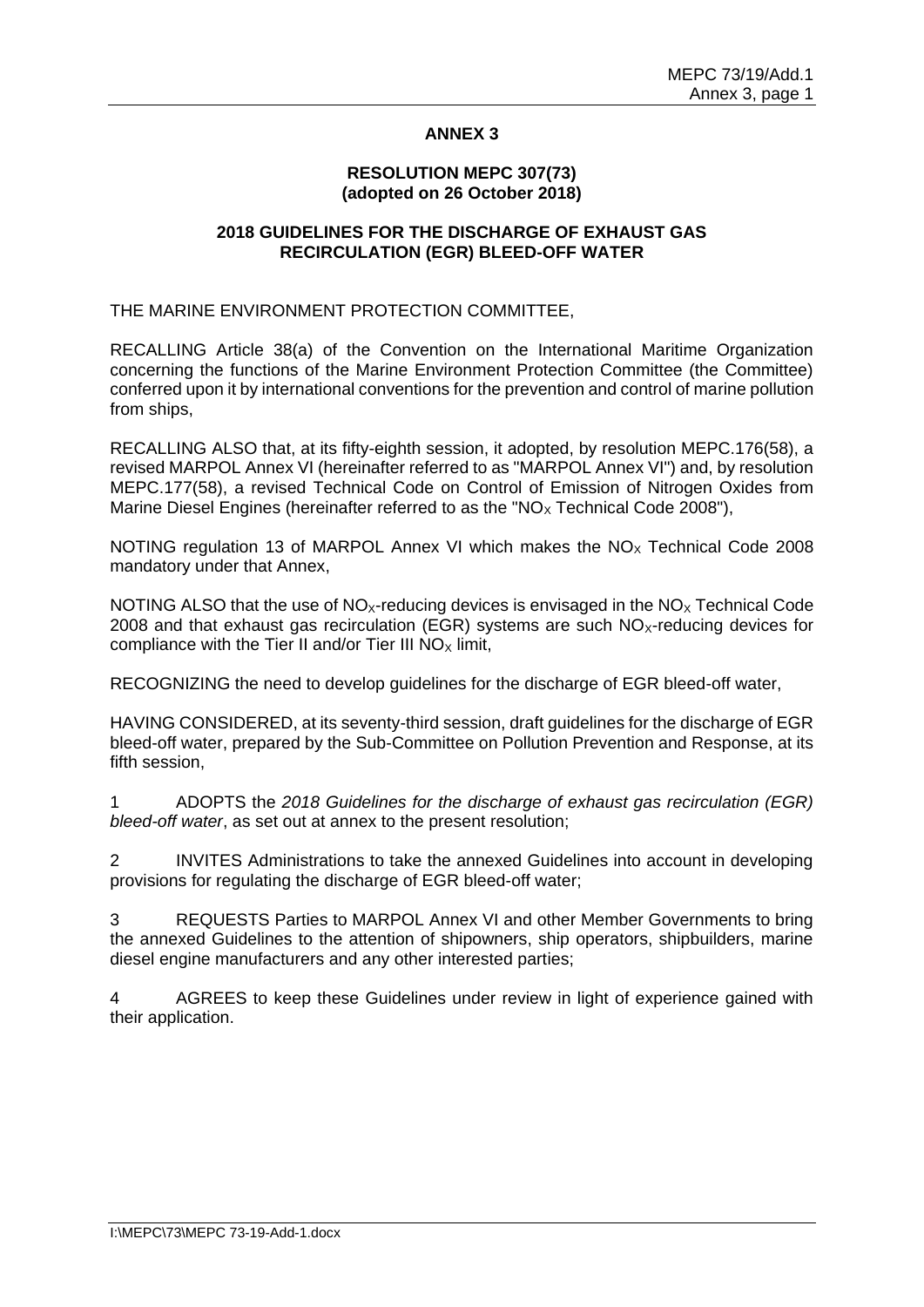## ANNEX

# **2018 GUIDELINES FOR THE DISCHARGE OF EXHAUST GAS RECIRCULATION (EGR) BLEED-OFF WATER**

### **1 INTRODUCTION**

1.1 Regulation 13.5 of MARPOL Annex VI requires marine diesel engines to meet the Tier III NO<sub>x</sub> emission levels when operating in a NO<sub>x</sub> Tier III emission control area in accordance with the provisions in regulations 13.5.1 and 13.5.2.

1.2 One method for reducing  $NO<sub>x</sub>$  emissions is to use Exhaust Gas Recirculation (EGR), which is an internal engine process resulting in a  $NO<sub>x</sub>$  reduction which will meet the requirements of the regulation. By means of this process, condensate of exhaust gas will be generated and discharged as bleed-off water, which should be handled differently depending on the fuel oil sulphur content. EGR may also be used as a Tier II compliance option.

1.3 These Guidelines cover the discharge of EGR bleed-off water. They are recommendatory in nature; however, the Administrations are invited to base their implementation on these Guidelines.

### **2 GENERAL**

### **2.1 Purpose**

The purpose of these Guidelines is to specify requirements for the discharge to the sea of bleed-off water when using EGR.

# **2.2 Application**

These Guidelines should apply to a marine diesel engine fitted with an EGR device having a bleed-off water discharge arrangement, for which the EIAPP Certificate is first issued on or after 1 June 2019. It should be noted that any discharge of oil or oily mixtures into polar waters is prohibited by the Polar Code (see also paragraphs 3.1 and 3.2 of these Guidelines).

#### **2.3 Definitions**

2.3.1 "Bleed-off water" means water to be discharged directly, or via a holding tank, to the sea from an EGR water treatment system.

2.3.2 "EGC" means exhaust gas cleaning.

2.3.3 "EGCS Guidelines" means the *2015 Guidelines for exhaust gas cleaning systems* (resolution MEPC.259(68), as may be amended).

2.3.4 "EGR record book" means a record of the maintenance and servicing of the monitoring equipment required by these Guidelines. This may be met by following the relevant requirements of the EGCS Guidelines. This record would include the date, time, location and quantity of residues delivered ashore from the EGR water treatment system or may be recorded in the EGCS Record Book.

2.3.5 "Manual for EGR bleed-off discharge system" means the manual containing the system description, discharge limits and the relevant items required for Onboard Monitoring Manual (OMM) in the EGCS Guidelines or the Revised Guidelines.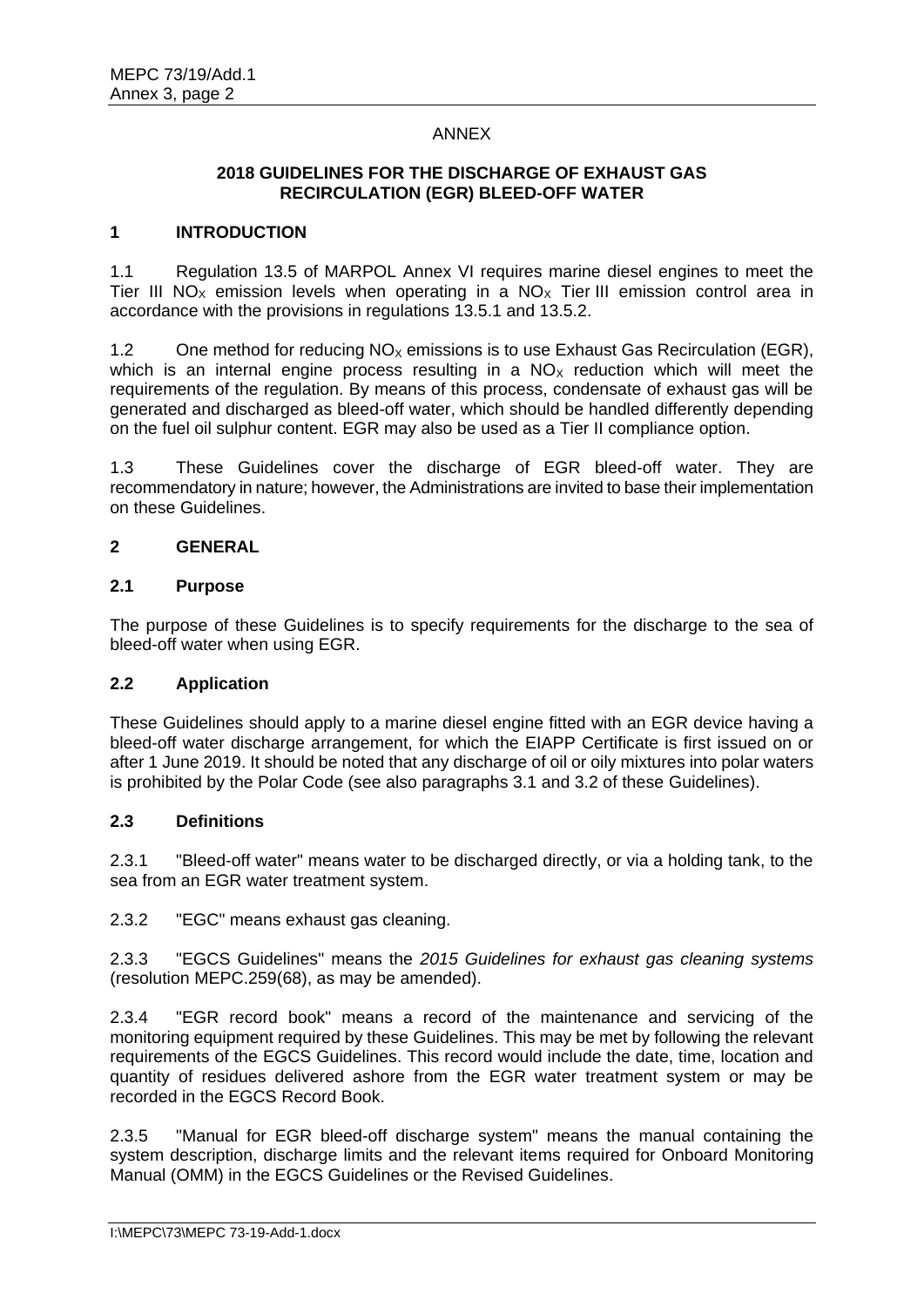## **2.4 Required documents**

The EGR record book and manual for EGR bleed-off discharge system should be approved by the Administration. The following documents should be retained on board the ship as appropriate and should be available for surveys as required:

- .1 manual for EGR bleed-off discharge system;
- .2 certificates for type approval of oil content meters (15 ppm alarm);
- .3 operating and maintenance manuals of oil content meters (15 ppm alarm); and
- .4 EGR record book.

# **3 DISCHARGE OF EGR BLEED-OFF WATER INTO THE SEA**

### **3.1 Bleed-off water when using fuel oil not complying with the relevant limit value in regulation 14 of MARPOL Annex VI**

3.1.1 The bleed-off water discharged to the sea from an EGR water treatment system may or may not be combined with the discharge water from an EGC system. In either case, this discharge to the sea should be documented, monitored and recorded, as appropriate, in accordance with the relevant requirements of the EGCS Guidelines. Upon request, the Administration should be provided with bleed-off water samples according to appendix 3 of the EGCS Guidelines, as applicable.

3.1.2 Bleed-off water which is retained onboard in a holding tank should not be discharged to the sea, except when:

- .1 the ship is en route<sup>1</sup> and outside polar waters,<sup>2</sup> ports, harbours or estuaries; and
- .2 the bleed-off water discharged meets the provisions of paragraph 3.1.1.

### **3.2 Bleed-off water when using fuel oil complying with the relevant limit value in regulation 14 of MARPOL Annex VI**

3.2.1 In case the EGR system is in operation and the sulphur content of the fuel oil used for the engine complies with regulation 14 of MARPOL Annex VI, the discharge of bleed-off water should meet the requirements of paragraph 3.1, unless the following conditions are satisfied:

- .1 the ship is en route<sup>1</sup> outside polar waters,<sup>2</sup> ports, harbours or estuaries;
- .2 the sulphur content of the fuel oil used for the engine when the EGR system is in operation complies with the relevant requirements of regulation 14 of MARPOL Annex VI;
- .3 the oil content meter is type approved in accordance with the annex of resolution MEPC.107(49), as amended;

-

<sup>&</sup>lt;sup>1</sup> Refer to Unified Interpretation to regulation 15.2.1 of the revised MARPOL Annex I (MEPC 55/23, annex 18).

<sup>2</sup> Refer to the *International Code for Ships Operating in Polar Waters* (Polar Code) (resolutions MEPC.264(68) and MSC.385(94)).